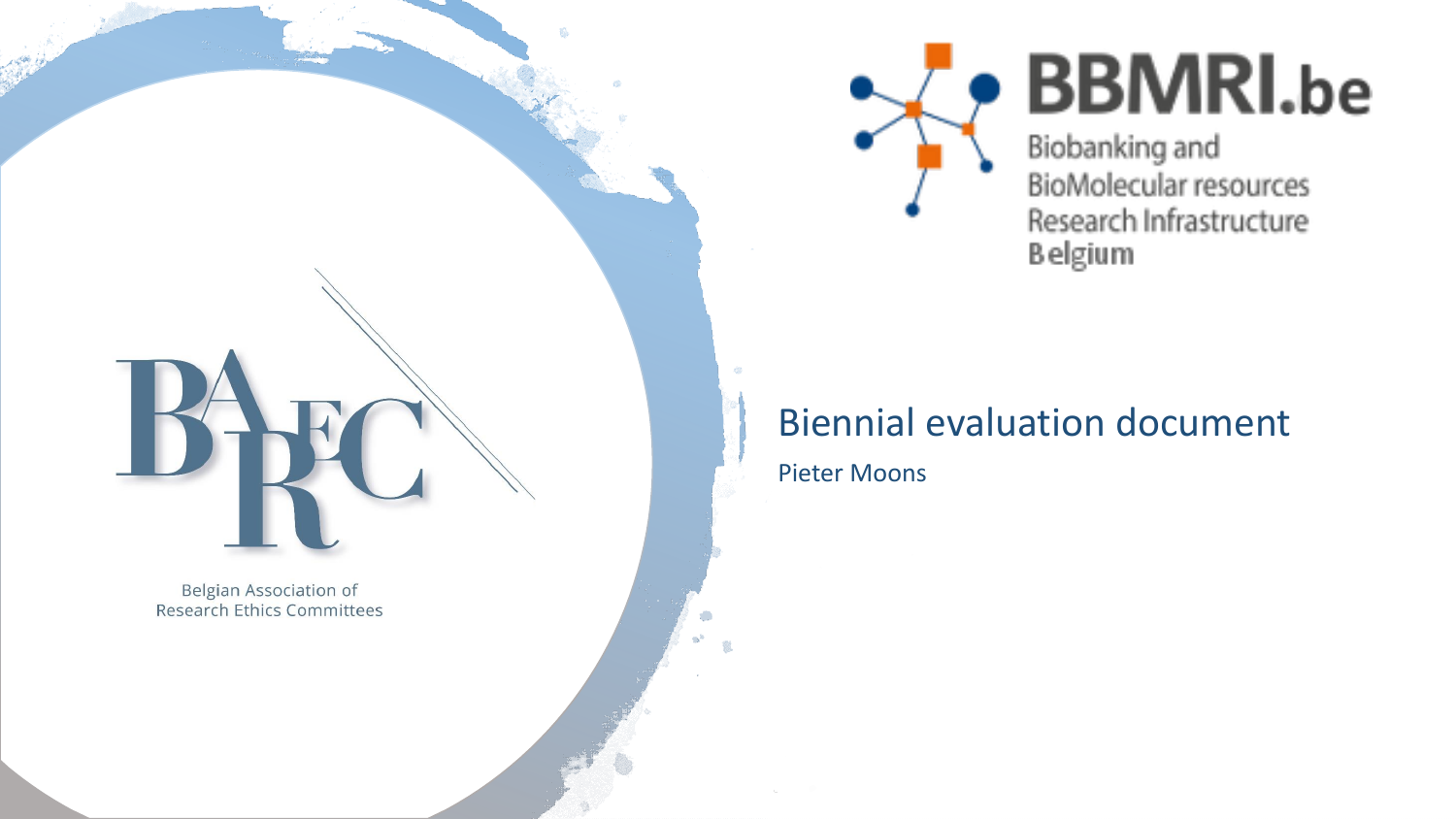## Biennial evaluation of the biobanks

### **Legislation**

Art. 6. De uitbater van de biobank stelt tweejaarlijks een verslag op met betrekking tot de doelstellingen en activiteiten van de biobank. Inzonderheid bevat dit verslag een overzicht van het menselijk lichaamsmateriaal dat in de biobank wordt bewaard en/of ter beschikking werd gesteld tijdens de verstreken periode, alsook van diens bestemming.

Het in het eerste lid bedoelde verslag wordt overgemaakt aan het ethisch comité.

Art. 6. L'exploitant de la biobanque rédige tous les deux ans un rapport relatif aux objectifs et activités de la biobanque. Ce rapport contient en particulier un aperçu du matériel corporel humain qui est conservé dans la biobanque et/ou mis à disposition au cours de la période écoulée, ainsi que de sa destination.

Le rapport visé à l'alinéa 1<sup>er</sup> est transmis au comité d'éthique.

**Aim** of the working group was to provide a template document to:

- Provide a guidance document to the ethical committees
- Provide a guidance document to biobank managers
- Harmonise the evaluation procedures among ethical committees

NOT strictly binding… can deviate from the template => better way of presenting your specific case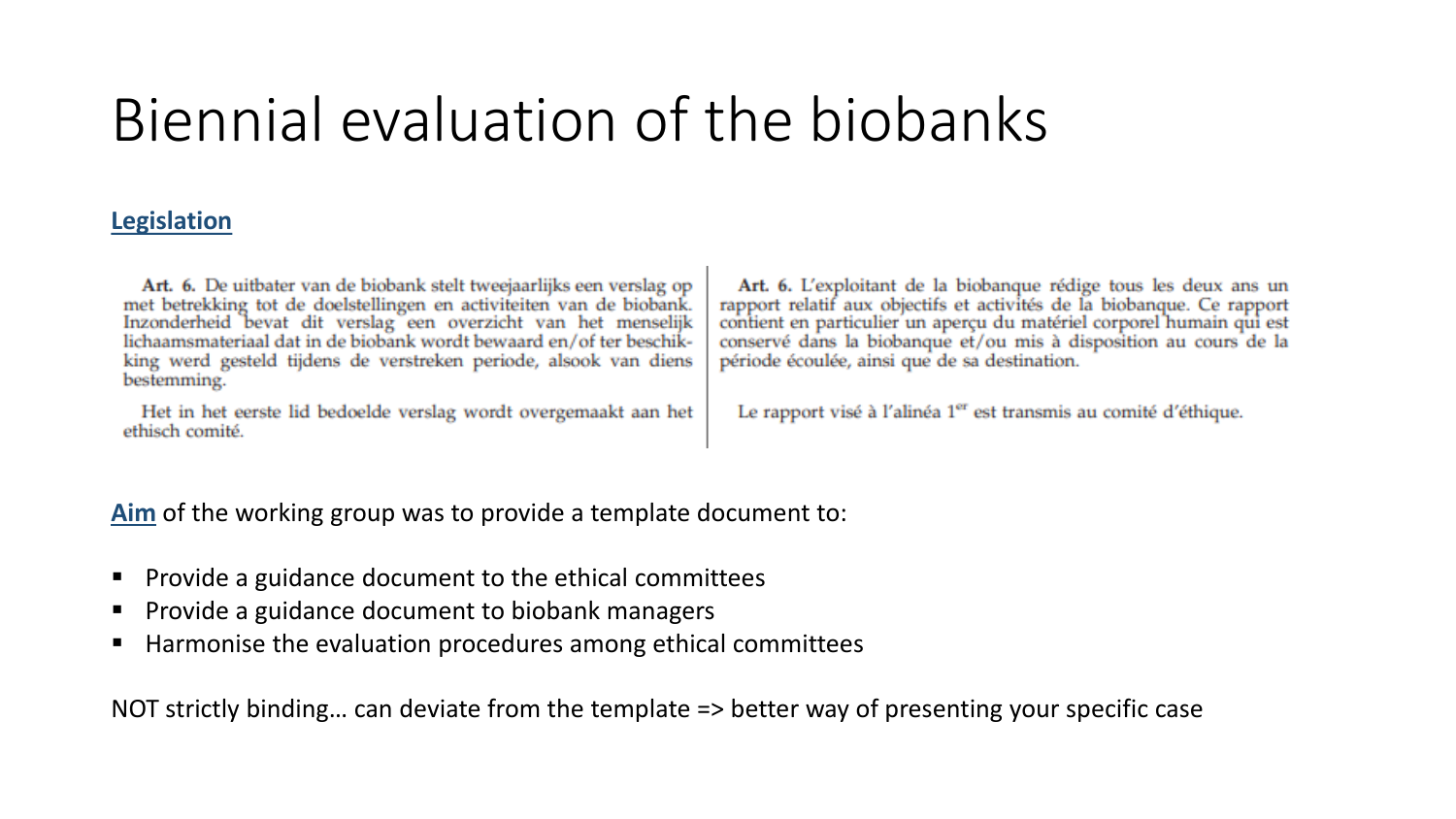## The proces

- Several rounds within the working group
- Feedback received from BBMRI.be members (Association of Belgian biobanks)
- Feedback received from the ethical committees
- Feedback received from industry (JnJ)
- Feedback received from Nick Van Gelder (FAMPH)

### **BAREC working group biobanking and GDPR**

Aernout Deraemaeker, UZLeuven Angelique Rezer, UZLeuven Ann Bracke, AZGroeninge Anne Gabriel, UCLouvain Audrey VanScharen, UZBrussel Charlotte Vanhoorne, UCLouvain Christel Vansteenkiste UZBrussel Hilde Debois, GZA Kimberly Vanhees, Jessazh Marianne Paesmans, Bordet Peter Vermeulen, GZA Pieter Moons, UZA Robert Rubens, UZGent Ruth Storme, UZLeuven Steven Van Wortswinkel, GZA

### Main criticisms

- Need for a Quality Management System (SOPs)
- Some requested documents believed to be beyond legal requirements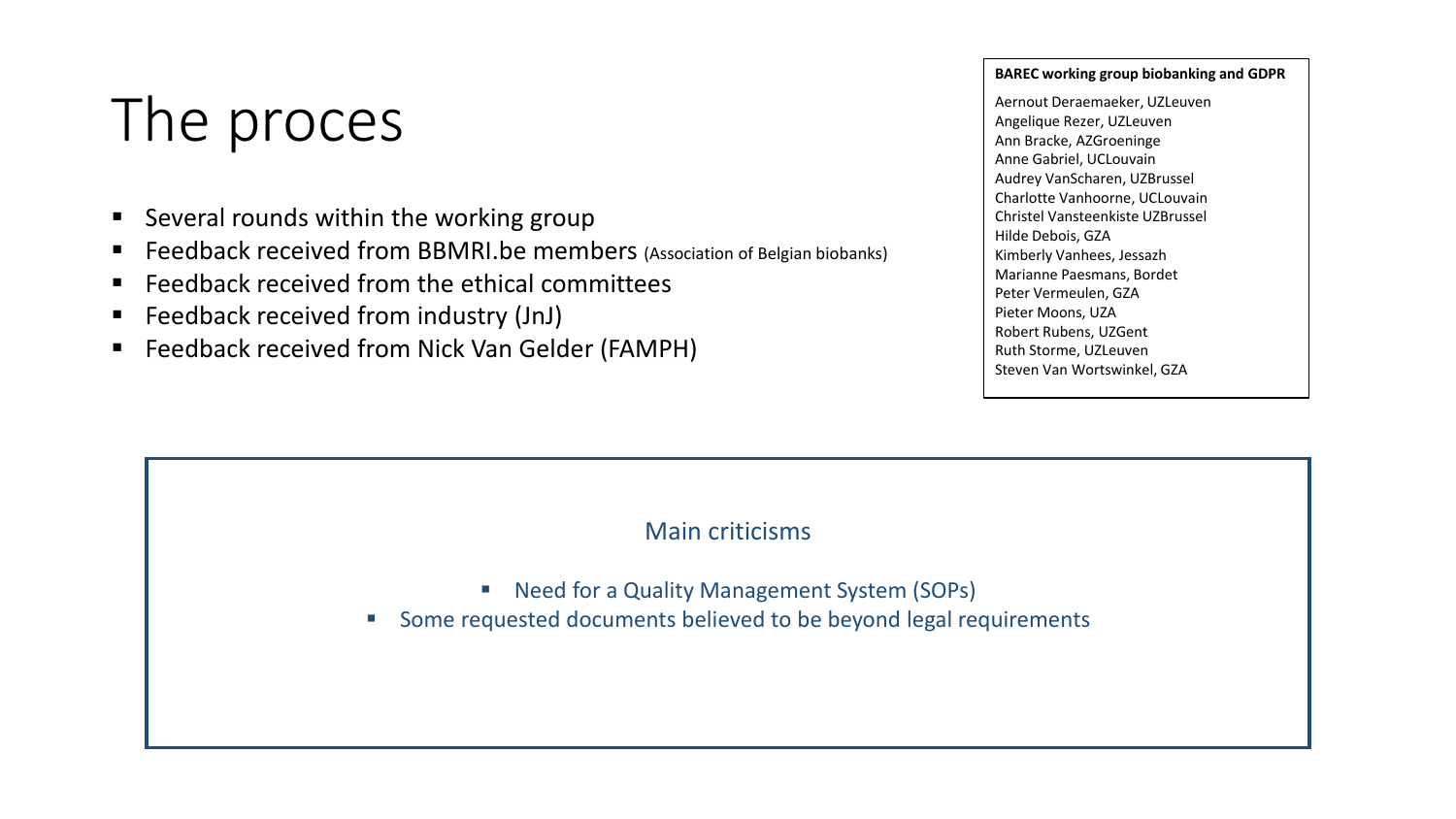## Content of the template

Art. 6. De uitbater van de biobank stelt tweejaarlijks een verslag op mat hatrakking tat da dogletallingan on sativitation van da highank Inzonderheid bevat dit verslag een overzicht van het menselijk lichaamsmateriaal dat in de biobank wordt bewaard en/of ter beschikking werd gesteld tijdens de verstreken periode, alsook van diens bestemming.

Het in het eerste lid bedoelde verslag wordt overgemaakt aan het ethisch comité.

Art. 6. L'exploitant de la biobanque rédige tous les deux ans un rannari rolatif aux abigatife at activitée da la bigbanque Co-rannari contient en particulier un aperçu du matériel corporel humain qui est conservé dans la biobanque et/ou mis à disposition au cours de la période écoulée, ainsi que de sa destination.

Le rapport visé à l'alinéa 1<sup>er</sup> est transmis au comité d'éthique.

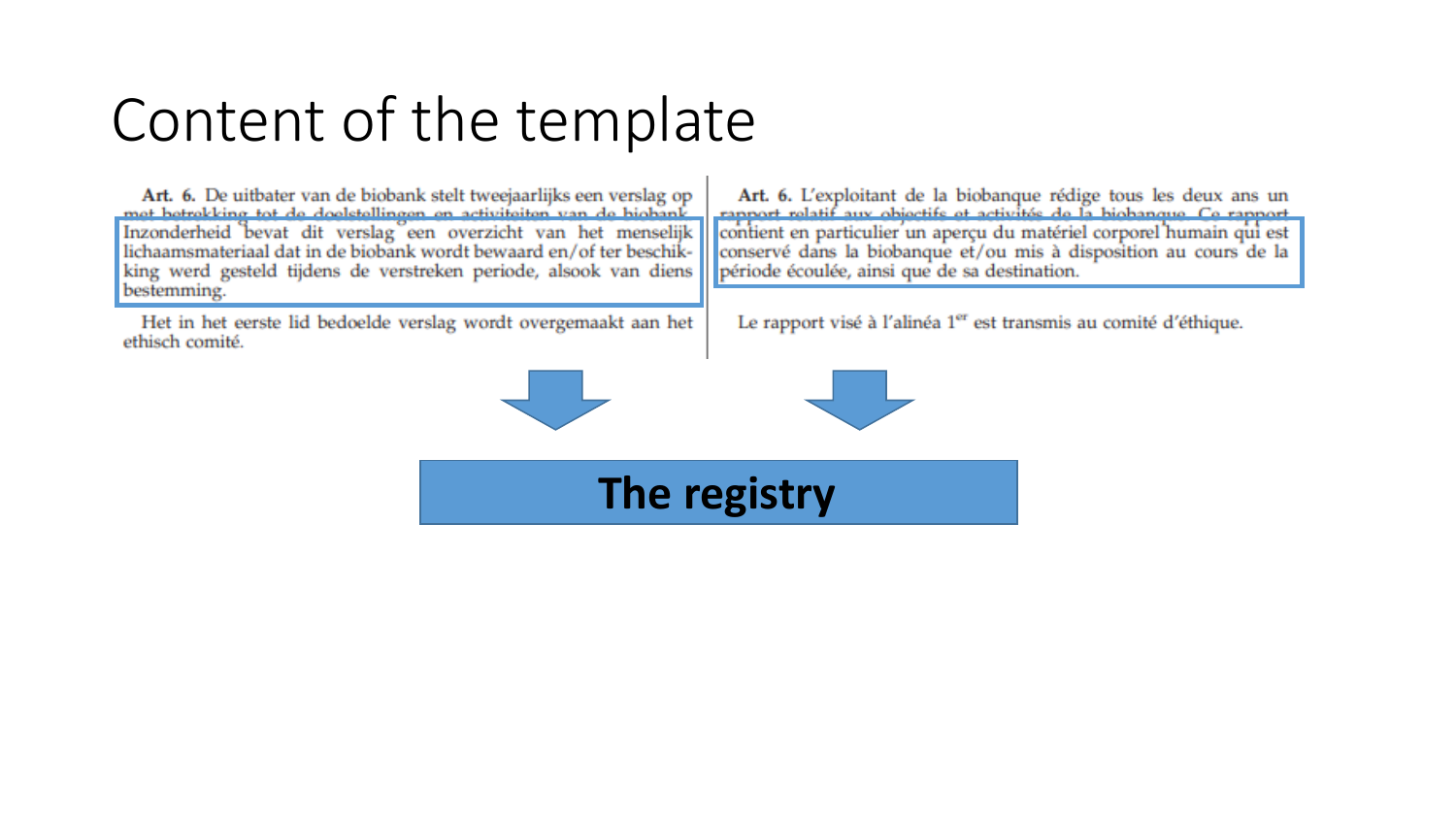## The Registry

### Inhoud van het register bij te houden door de biobanken

1. Inkomend menselijk lichaamsmateriaal:

 $1.1.$  soort;

1.2. datum van verkrijgen;

1.3. oorsprong (contactgegevens van het ziekenhuis, de arts, de biobank, de bank voor menselijk lichaamsmateriaal of derde waarvan het menselijk lichaamsmateriaal wordt verkregen);

1.4. anoniem of gecodeerd met vermelding van het indentificatienummer;

2. Uitgaand menselijk lichaamsmateriaal:

2.1. datum van aflevering;

2.2. contactgegevens bestemmeling;

2.3. anoniem of gecodeerd en indien gecodeerd vermelding identificatienummer en elke toepassing van artikel 11 van de wet.

Gezien om te worden gevoegd bij Ons besluit van 9 januari 2018.

### Contenu du registre à tenir par les biobanques

1. Matériel corporel humain entrant :

 $1.1.$  type;

1.2. date d'obtention;

1.3. origine (coordonnées de l'hôpital, du médecin, de la biobanque, de la banque de matériel corporel humain ou du tiers duquel le matériel corporel humain a été obtenu);

1.4. anonyme ou codé avec mention du numéro d'identification;

2. Matériel corporel humain sortant :

2.1. date de délivrance;

2.2. coordonnées du destinataire:

2.3. anonyme ou codé et si codé, mention du numéro d'identification et de chaque application de l'article 11 de la loi.

Vu pour être annexé à Notre arrêté du 9 janvier 2018.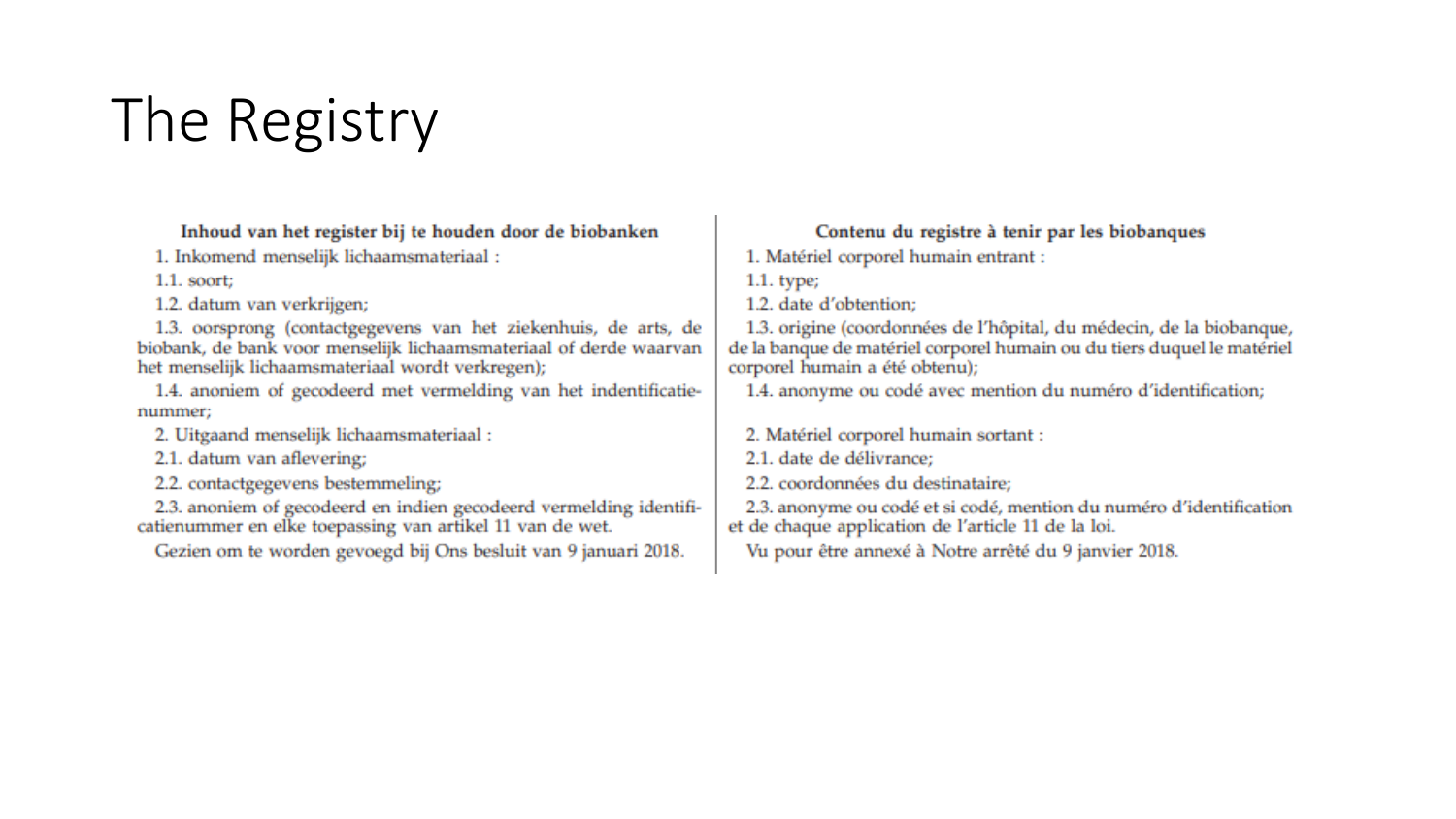## The Registry

### Inhoud van het register bij te houden door de biobanken

1. Inkomend menselijk lichaamsmateriaal:

 $1.1.$  soort;

1.2. datum van verkrijgen;

1.3. oorsprong (contactgegevens van het ziekenhuis, de arts, de biobank, de bank voor menselijk lichaamsmateriaal of derde waarvan het menselijk lichaamsmateriaal wordt verkregen);

1.4. anoniem of gecodeerd met vermelding van het indentificatienummer;

2. Uitgaand menselijk lichaamsmateriaal:

2.1. datum van aflevering;

2.2. contactgegevens bestemmeling;

2.3. anoniem of gecodeerd en indien gecodeerd vermelding identificatienummer en elke toepassing van artikel 11 van de wet.

rdan gevoegd bij Ons besluit van 9 januari 2018. Gezien om ter



Art. 11. Ingeval bij een handeling verricht met traceerbaar menselijk lichaamsmateriaal zoals bedoeld in de artikelen 14 en 22, § 5, of bij het gebruik van traceerbaar menselijk lichaamsmateriaal zoals bedoeld in de artikelen 14 en 22, § 5, analyses betekenisvolle informatie opleveren over de gezondheidstoestand van de donor, heeft deze recht op deze informatie.

### Contenu du registre à tenir par les biobanques

1. Matériel corporel humain entrant :

 $1.1.$  type;

1.2. date d'obtention:

1.3. origine (coordonnées de l'hôpital, du médecin, de la biobanque, de la banque de matériel corporel humain ou du tiers duquel le matériel corporel humain a été obtenu);

1.4. anonyme ou codé avec mention du numéro d'identification;

2. Matériel corporel humain sortant :

2.1. date de délivrance:

2.2. coordonnées du destinataire:

2.3 anonyme ou codé et si codé mention du numéro d'identification

et de chaque application de l'article 11 de la loi.

Vu po annexé à Notre arrêté du 9 janvier 2018.

Art. 11. Au cas où, lors d'une opération effectuée avec du matériel corporel humain traçable tel que visé aux articles 14 et 22, § 5, ou lors de l'usage de matériel corporel humain traçable tel que visé aux articles 14 et 22, § 5, des analyses génèrent des informations ayant des conséquences significatives sur l'état de santé du donneur, celui-ci a droit à ces informations.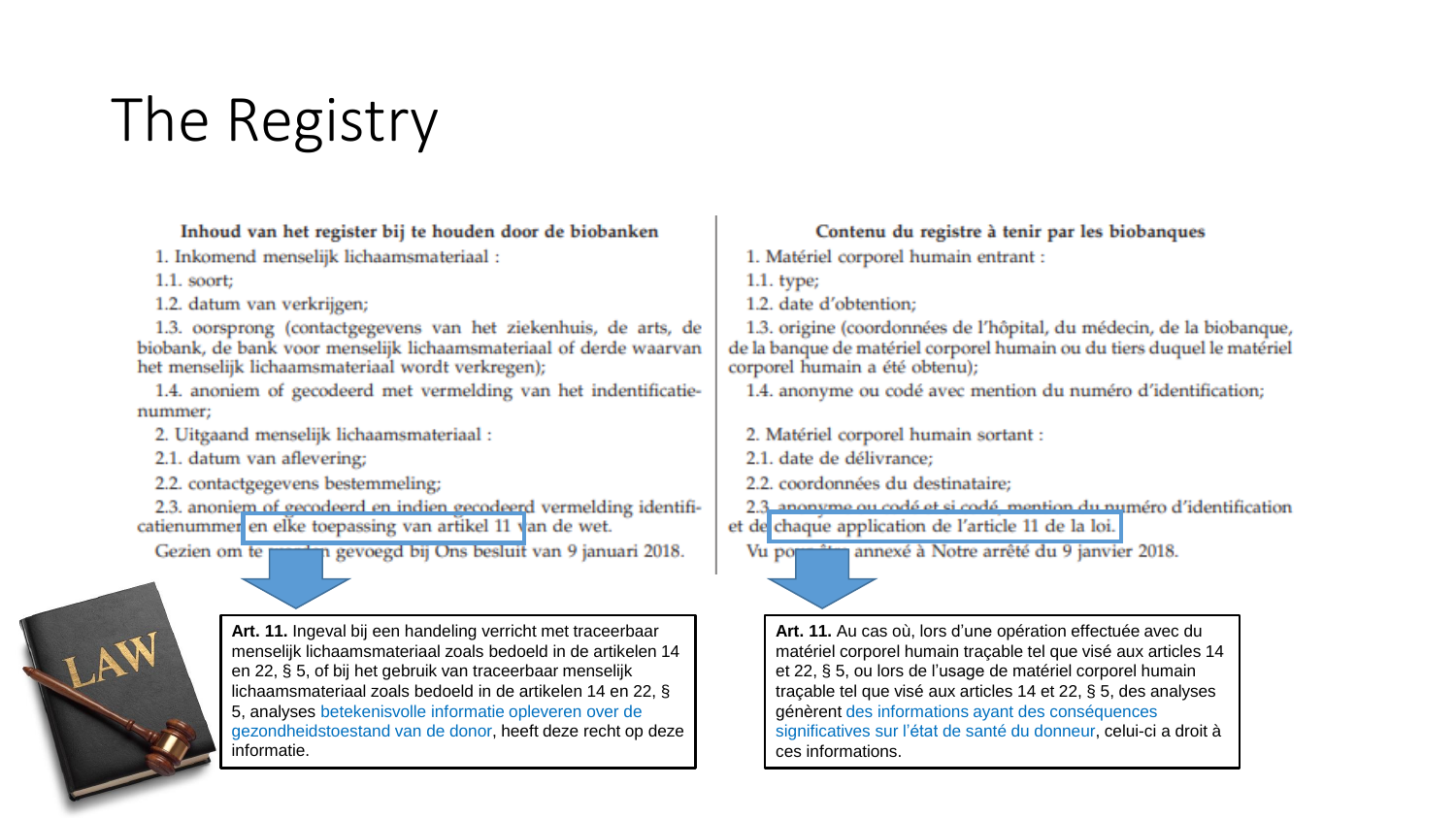## The Registry

Art. 6. De uitbater van de biobank stelt tweejaarlijks een verslag op mat batrakking tot da dogletallingan on setivitaitan van da biobank Inzonderheid bevat dit verslag een overzicht van het menselijk lichaamsmateriaal dat in de biobank wordt bewaard en/of ter beschikking werd gesteld tijdens de verstreken periode, alsook van diens bestemming.

Het in het eerste lid bedoelde verslag wordt overgemaakt aan het ethisch comité.

Art. 6. L'exploitant de la biobanque rédige tous les deux ans un cannot estatif aux objectifs et activités de la biobanesse Co-rannot contient en particulier un aperçu du matériel corporel humain qui est conservé dans la biobanque et/ou mis à disposition au cours de la période écoulée, ainsi que de sa destination.

Le rapport visé à l'alinéa 1<sup>er</sup> est transmis au comité d'éthique.

Electronic format

Of limited value in the evaluation process?

List of samples (can be massive for some biobanks) Amount of records in line with expectations? Number of incidental findings in line with expectations (executed at all?)?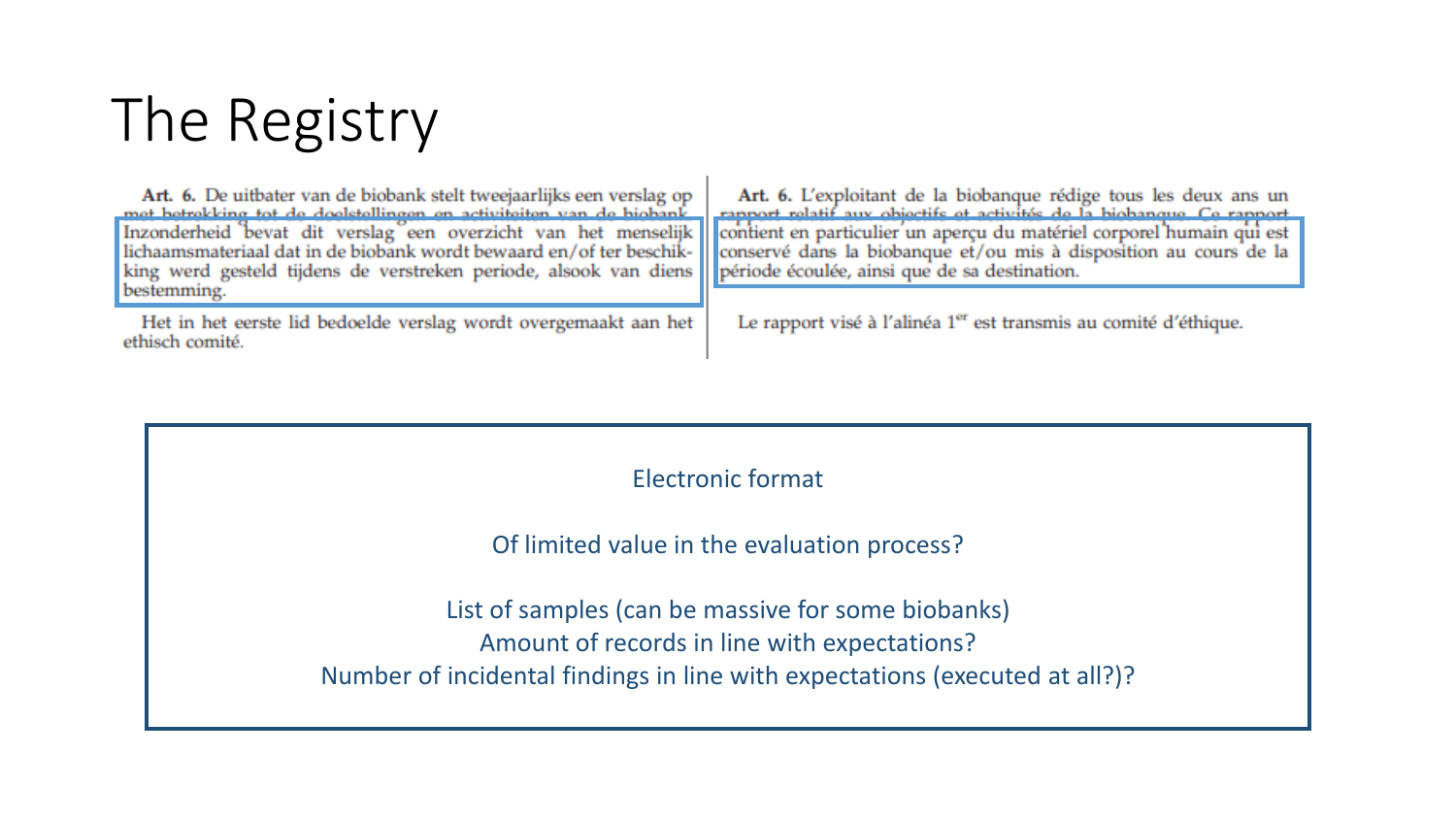## Content of the template

Art. 6. De uitbater van de hiebank stelt tweejaarlijks een verslag on. met betrekking tot de doelstellingen en activiteiten van de biobank. Inzonderheid bevat dit verslag een overzicht van het menselijk lichaamsmateriaal dat in de biobank wordt bewaard en/of ter beschikking werd gesteld tijdens de verstreken period lok van diens bestemming.

Het in het eerste lid bedoelde verslag wordt overgemaakt aan het ethisch comité.

Art. 6. L'exploitant de la hiobanoue rédice tous les deux ans un rapport relatif aux objectifs et activités de la biobanque. Ce rapport contient en particulier un aperçu du matérier corporer humain qui est conservé dans la biobanque et/ou mis à disposition au cours de la i que de sa destination. période écoule

Le rapport vise a l'alinéa 1<sup>er</sup> est transmis au comité d'éthique.

**What is the purpose and what are the aims of the biobank? & Does the biobank have the operational capacity to perform the listed activities?**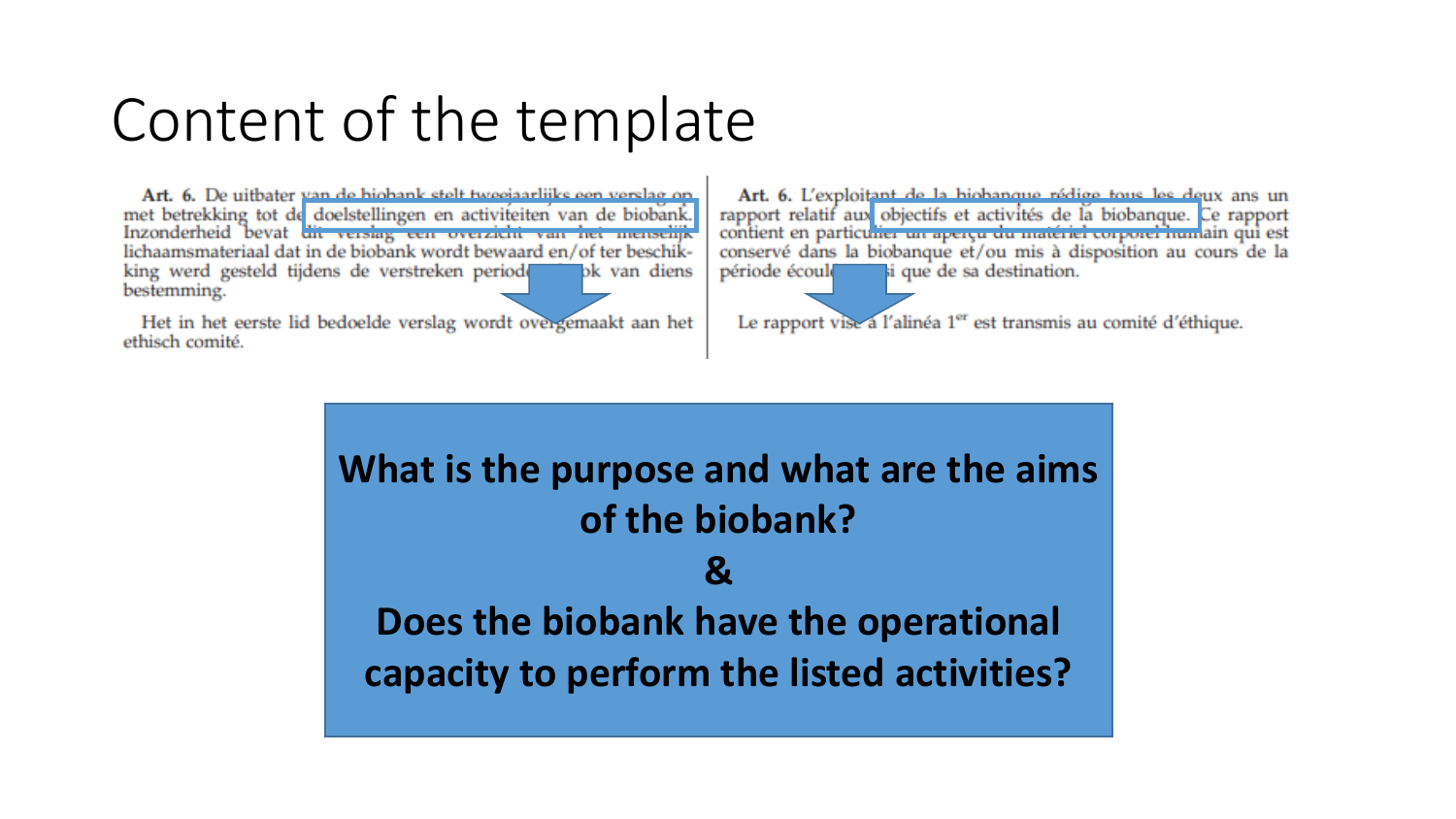## Purpose of the biobank

### **Description of HBM in the Biobank**

Please provide a general description of the (future) material in your biobank:

…………………………………………… Examples of material include

- Body fluids (blood, urine, feces, vaginal wash,...)
- Tissues (FFPE, Fresh frozen,...)
- Derived material (DNA, RNA, proteins,...)
- **Cell lines**

### **Aims and objectives of the Biobank**

…………………………………………

Please provide a general, but specific, description of the aims and objectives of your biobank:

Please indicate which research domains and types of research will be supported by your biobank: Examples of research domains include:

Ageing, cardiology, immunology, infectious diseases, gynaecology, oncology

Examples of types of research include:

Genomics, metabolomics, biomarker studies, development of diagnostic test or procedure,...



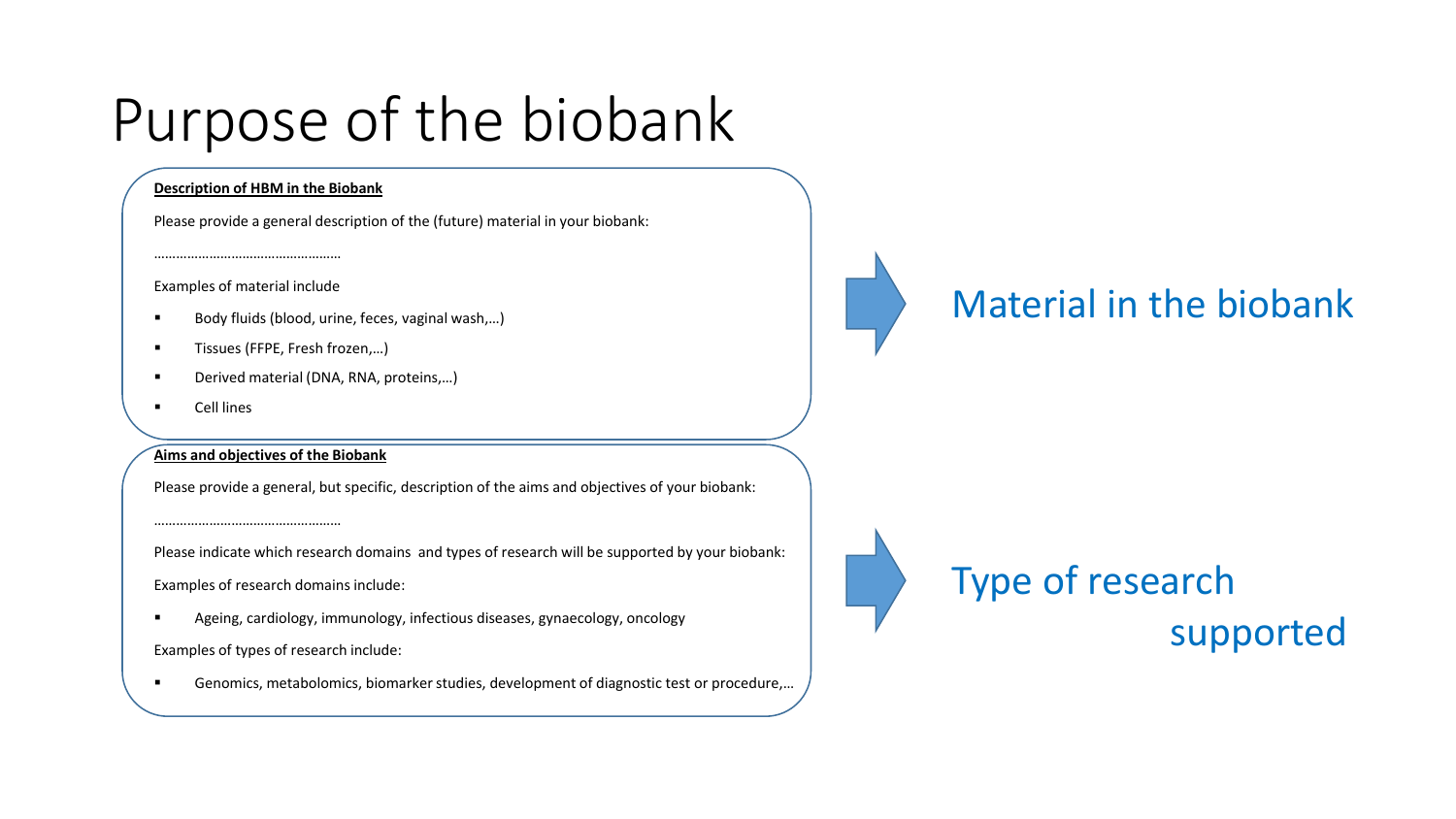## Activities of the biobank

#### ☐ **Storing HBM**

|                              | $\Box$ For indefinite period of time (long term biobank)<br>$\Box$ For limited period of time (temporary biobank):<br>□ For own institution only                                                                                                                                      | <b>Storage</b>                                                                                                                                                                                                                                                                                                                                                                                                                                                                                                                                               |
|------------------------------|---------------------------------------------------------------------------------------------------------------------------------------------------------------------------------------------------------------------------------------------------------------------------------------|--------------------------------------------------------------------------------------------------------------------------------------------------------------------------------------------------------------------------------------------------------------------------------------------------------------------------------------------------------------------------------------------------------------------------------------------------------------------------------------------------------------------------------------------------------------|
|                              |                                                                                                                                                                                                                                                                                       |                                                                                                                                                                                                                                                                                                                                                                                                                                                                                                                                                              |
|                              | □ Import and/or collection of HBM                                                                                                                                                                                                                                                     |                                                                                                                                                                                                                                                                                                                                                                                                                                                                                                                                                              |
| Territorial                  |                                                                                                                                                                                                                                                                                       |                                                                                                                                                                                                                                                                                                                                                                                                                                                                                                                                                              |
|                              | □ From Belgium<br>□ From other country in EEA<br>□ From outside EEA                                                                                                                                                                                                                   |                                                                                                                                                                                                                                                                                                                                                                                                                                                                                                                                                              |
| Source                       | $\Box$ Industry (biobank / lab)<br>□ Academia (university (hospital) / biobank / lab)<br>$\Box$ Other:                                                                                                                                                                                | <b>Receipt and processing</b>                                                                                                                                                                                                                                                                                                                                                                                                                                                                                                                                |
| Donor                        | $\Box$ From living donor<br>□ "left-over" HBM: remaining after the scope / objectives of the primary use for a research project/study have been accomplished<br>$\Box$ From deceased donor<br>Collection of material after decease for scientific research purposes (art. 12 HBM law) | □ "Prospectively collected" HBM: Research HBM obtained in the setting of a research project/study approved by the Medical Ethical Committee (MEC) ("Primary use")<br>□ "Residual" HBM (art.2, 33° Belgian Law d.d. 19 December 2008 regarding the procurement and use of human biological material intended for human medical applications or for scientific research<br>purposes ("HBM law"): HBM primarily obtained for diagnostic purposes or for therapeutic interventions but not (longer) needed for additional diagnosis and as such may be discarded |
|                              | $\bigcap$ Making HBM available                                                                                                                                                                                                                                                        |                                                                                                                                                                                                                                                                                                                                                                                                                                                                                                                                                              |
| To whom<br>To where (export) | □ To industry (commercial biobank / lab)<br>$\Box$ To academia (university (hospital) / biobank / lab / investigators)<br>□ To own institution only<br>$\Box$ HBM remains in Belgium<br>□ HBM goes to another country in EEA<br>□ HBM goes outside EEA                                | Provision                                                                                                                                                                                                                                                                                                                                                                                                                                                                                                                                                    |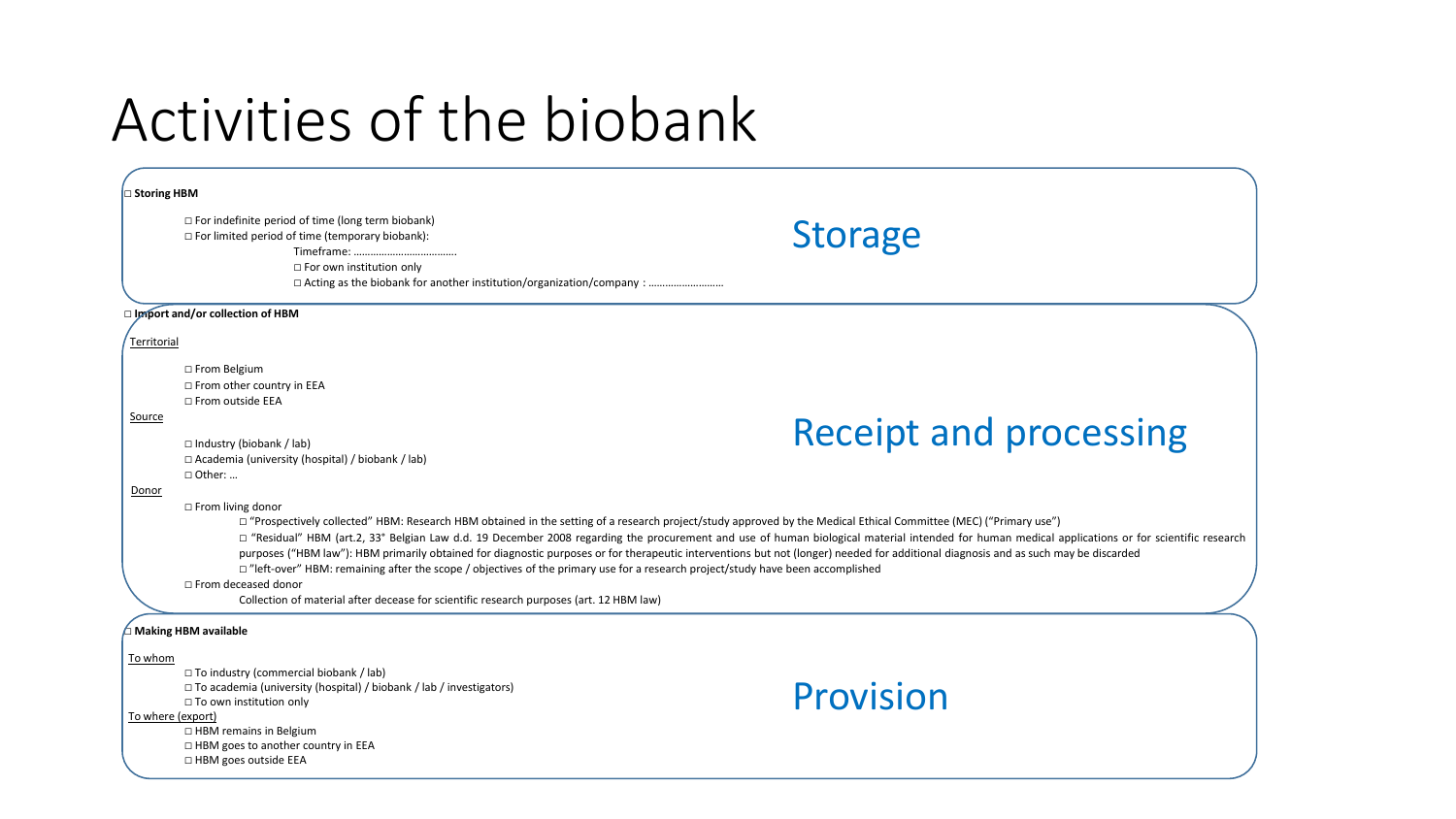## **Traceability**

### **Traceability**

The biobank contains

- ❑ Traceable HBM (pseudonymised)
- ❑ Non-traceable HBM (anonymised)

### Sample management system

- $\Box$  Allows for the registration of samples and corresponding data
- $\Box$  Ensures the traceability of the samples and derivatives thereof (if applicable)
- ❑ Allows to generate the minimal data required for the biennial evaluation by the EC / for the competent authorities (upon request)
- $\Box$  Allows to shield personal data from users, except for the professional manager
- $\Box$  Allows the professional manager to inform the patient or treating physician in case of incidental findings; if not applicable, please motivate: …



**Art. 8.** Indien met toepassing van artikel 22, § 4, van de wet geopteerd wordt voor traceerbaarheid, wordt een eenduidig donoridentificatiesysteem toegepast, waarbij elke donatie en elk ervan afgeleid menselijk lichaamsmateriaal wordt voorzien van een unieke code.

**Art. 8**. Si, en application de l'article 22, § 4, de la loi, il est opté pour la traçabilité, un système univoque d'identification du donneur est mis en œuvre, attribuant un code unique à chaque don et à chaque matériel corporel humain qui en provient.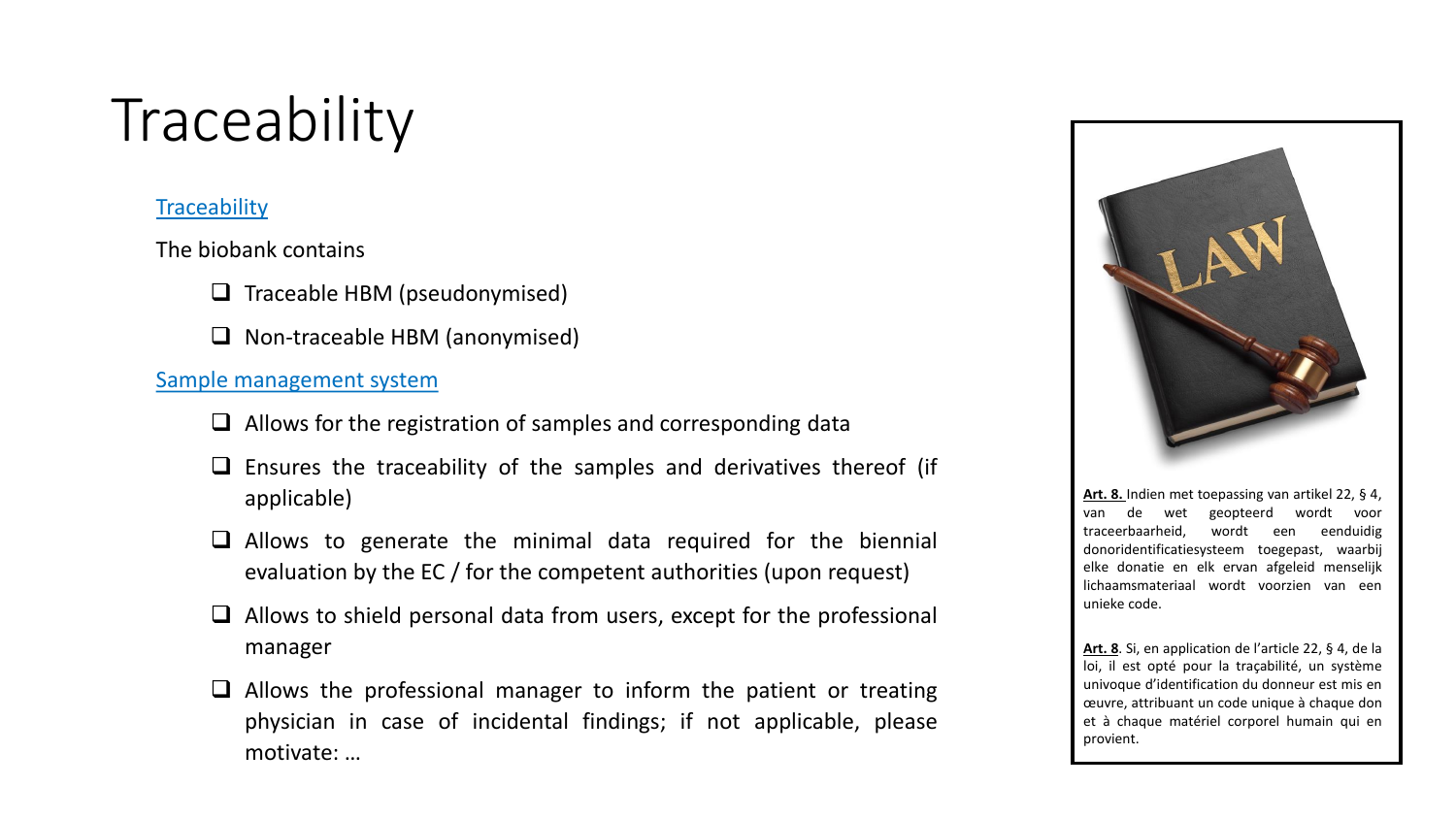## Assesment of operational capacity

### **Biobank quality management systems**

Although quality management systems (QMS) are not a legal requirement, having a quality management system in place inspires confidence to the EC that the biobank operates according to certain standards. Please indicate whether you adhere to (this is **no legal requirement** and has no impact on the evaluation!):

| $\Box$ ISO 9001     | date of last accreditation dd/mm/vyyy |  |
|---------------------|---------------------------------------|--|
| $\Box$ ISO 20387    | date of last accreditation dd/mm/yyyy |  |
| □ Other             | date of last accreditation dd/mm/yyyy |  |
| $\Box$ Internal QMS |                                       |  |
| $\Box$ None         |                                       |  |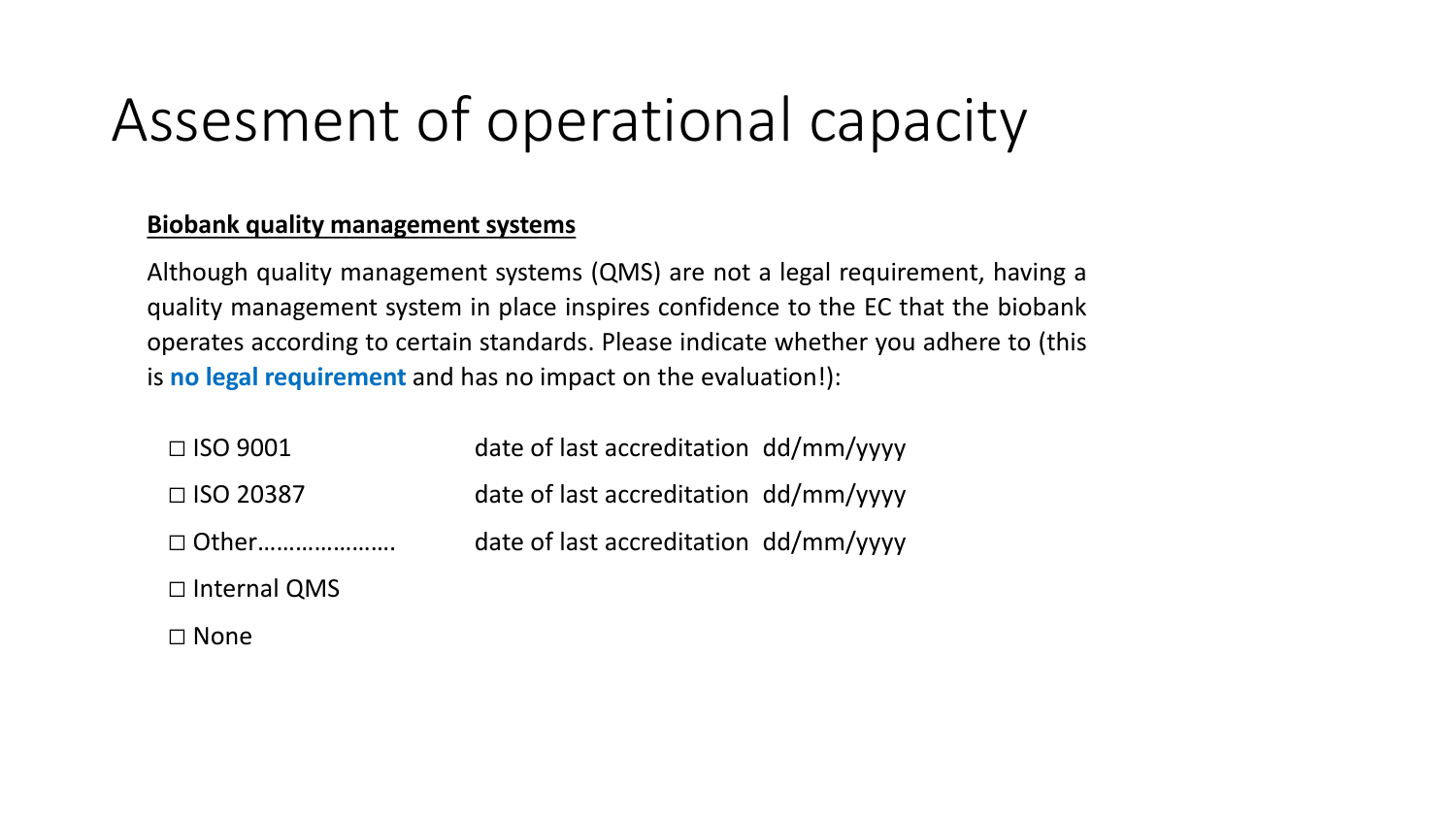## Assesment of operational capacity

- SOPs describing sample collection and import for storage in biobank, including guarantees related to ethical approval, consent status and privacy laws.
- SOPs describing how HBM is made available to (i) another biobank or (ii) a third party end user.
- SOPs documenting the data fields recorded in the data management system.
- SOPs describing the donor identification system (only when the biobank handles traceable materials).
- SOPs documenting the rules related to traceability, patient withdrawal and incidental findings.
- SOPs detailing how non-conformities are handled
- An overview of the financial compensations requested by the biobank (no profit on the material as such can be made) when deliveries are made to third party end-users or other biobanks.
- SOP detailing the termination procedure of the biobank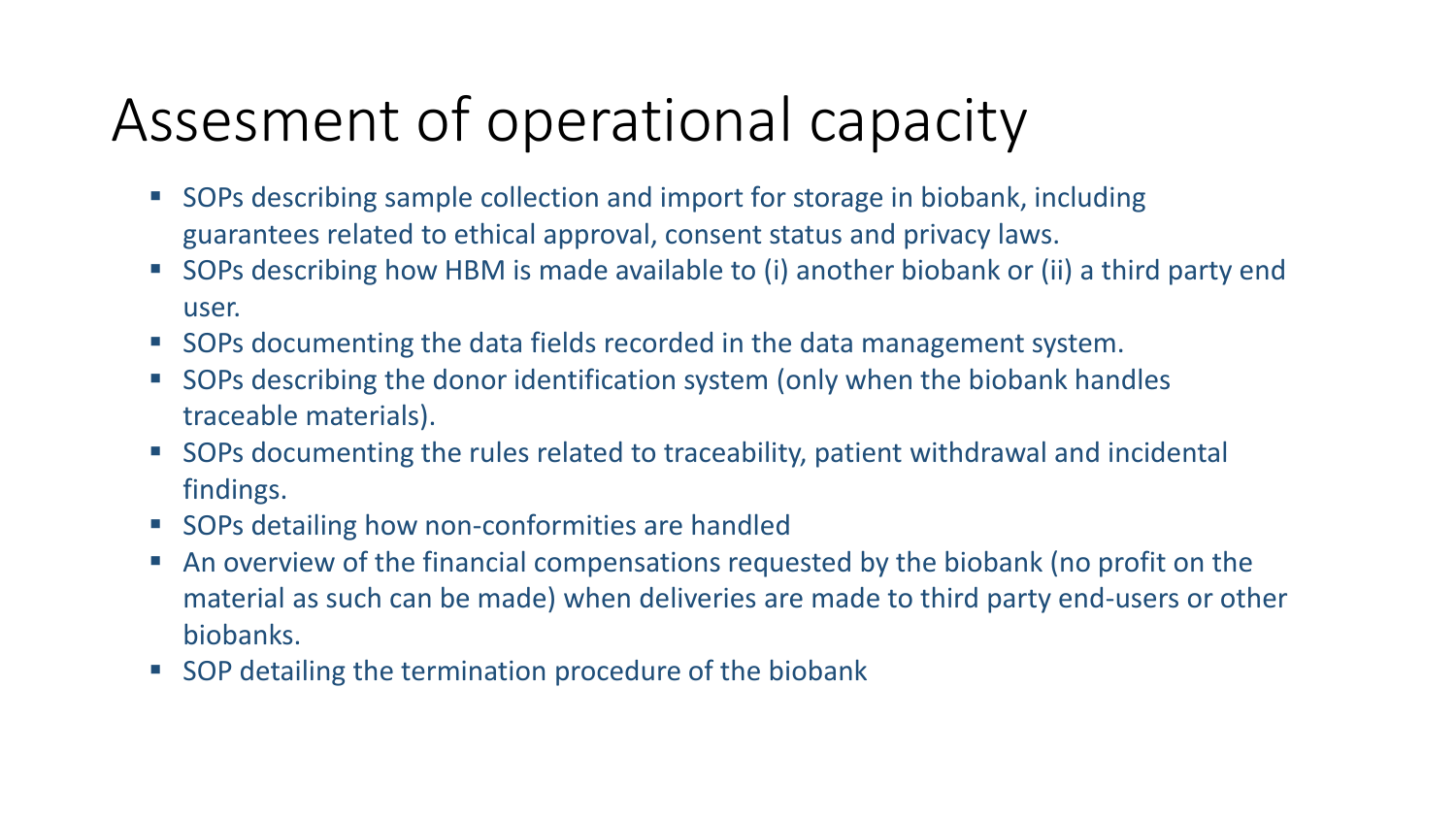## Additional documents

- Update of the floor plan of the premises of the biobank
- Copy of the previous EC approval
- The initial EC submission form and last biennial evaluation forms (if any), exclusive of the registry
- **Declaration on honor by the DPO or person responsible for the data processing that the** biobank operates according, and ensures compliance with, the applicable privacy laws.
- CV of the professional manager if changed since last submission
- Comprehensive list of major non-conformities received in the framework of ISO20387 audits or during inspections from the FAMPH since the initial submission or last evaluation by the EC